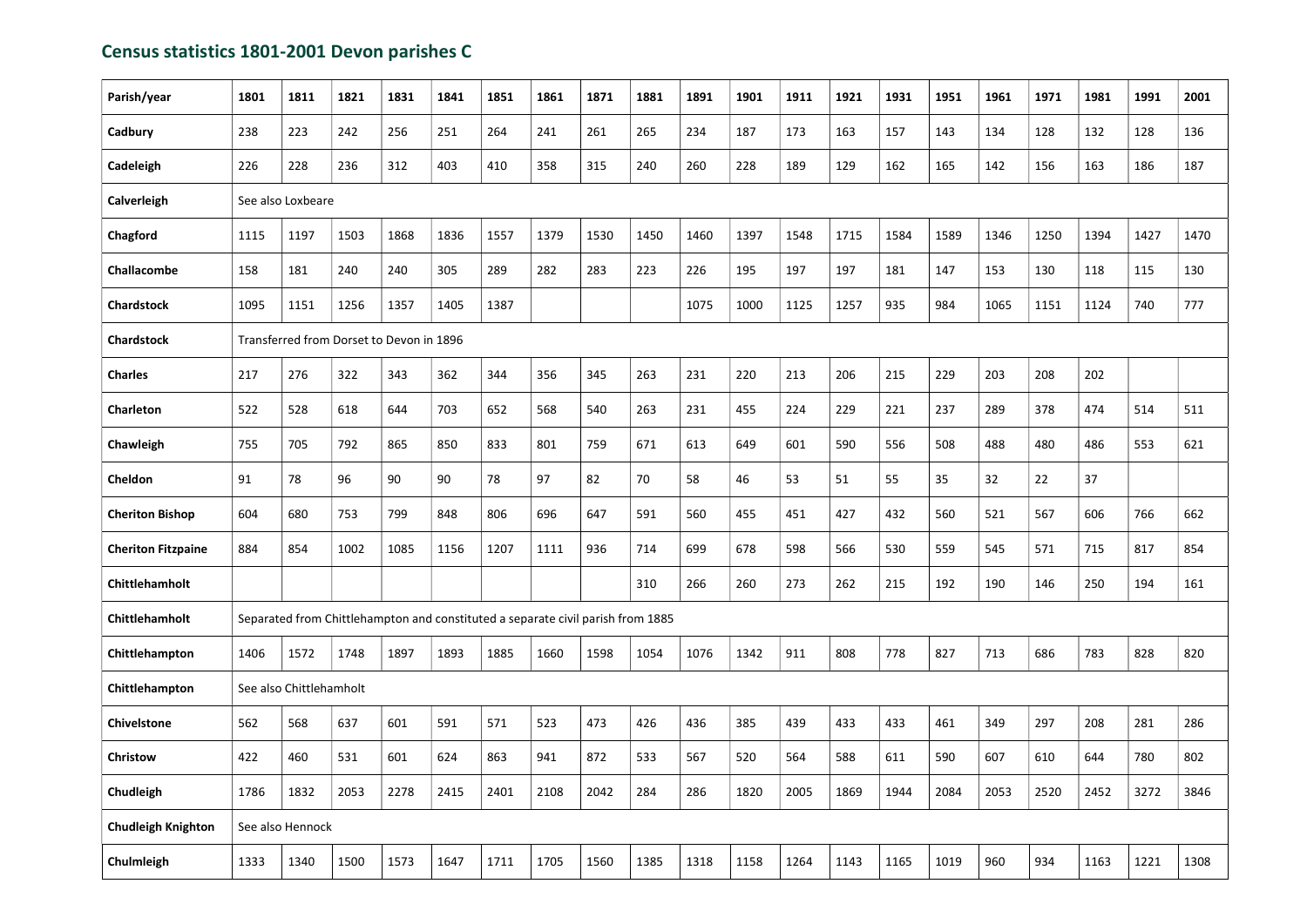| Churchstow               | 219                                                 | 289                              | 316  | 326  | 542  | 559  | 376  | 431  | 426  | 390  | 311  | 259  | 248  | 329  | 313  | 313  | 390  | 421  | 383  | 408  |
|--------------------------|-----------------------------------------------------|----------------------------------|------|------|------|------|------|------|------|------|------|------|------|------|------|------|------|------|------|------|
| <b>Churston Ferrers</b>  | 663                                                 | 708                              | 726  | 763  | 772  | 786  | 766  | 731  | 631  | 567  | 532  | 577  | 544  | 656  | 971  |      |      |      |      |      |
| <b>Churston Ferrers</b>  |                                                     | Later figures included in Torbay |      |      |      |      |      |      |      |      |      |      |      |      |      |      |      |      |      |      |
| Parish/year              | 1801                                                | 1811                             | 1821 | 1831 | 1841 | 1851 | 1861 | 1871 | 1881 | 1891 | 1901 | 1911 | 1921 | 1931 | 1951 | 1961 | 1971 | 1981 | 1991 | 2001 |
| Clannaborough            | 59                                                  | 41                               | 56   | 58   | 69   | 62   | 61   | 82   | 86   | 83   | 42   | 78   | 89   | 75   | 53   | 57   | 53   | 39   | 55   | 57   |
| Clawton                  | 383                                                 | 519                              | 543  | 570  | 639  | 573  | 549  | 520  | 445  | 461  | 389  | 360  | 373  | 362  | 328  | 303  | 295  | 291  | 132  | 326  |
| Clayhanger               | 213                                                 | 233                              | 342  | 272  | 294  | 289  | 274  | 262  | 239  | 213  | 149  | 162  | 133  | 136  | 165  | 144  | 138  | 143  | 132  | 114  |
| Clayhidon                | 690                                                 |                                  |      |      |      | 798  |      |      |      |      | 481  | 457  | 459  | 433  | 461  | 428  | 409  | 413  | 468  | 419  |
| <b>Clovelly</b>          | 714                                                 | 836                              | 941  | 907  | 950  | 937  | 825  | 759  | 787  | 741  | 621  | 623  | 634  | 528  | 533  | 445  | 434  | 422  | 444  | 472  |
| <b>Clyst Honiton</b>     | 348                                                 | 325                              | 383  | 426  | 467  | 422  | 416  | 353  | 302  | 274  | 262  | 270  | 243  | 300  | 387  | 350  | 370  | 336  | 352  | 295  |
| <b>Clyst Hydon</b>       | 257                                                 | 266                              | 297  | 331  | 325  | 342  | 329  | 309  | 277  | 298  | 286  | 457  | 459  | 260  | 236  | 286  | 272  | 255  | 249  | 277  |
| <b>Clyst St George</b>   | 249                                                 | 279                              | 345  | 359  | 370  | 370  | 300  | 306  | 266  | 291  | 241  | 298  | 264  | 210  | 221  | 260  | 380  | 326  | 698  | 633  |
| <b>Clyst St Lawrence</b> | 156                                                 | 162                              | 149  | 185  | 168  | 184  | 154  | 166  | 120  | 126  | 113  | 114  | 103  | 94   | 84   | 110  | 107  | 99   | 86   | 105  |
| <b>Clyst St Mary</b>     | 97                                                  | 112                              | 145  | 137  | 197  | 197  | 176  | 173  | 168  | 197  | 157  | 131  | 135  | 140  | 230  | 225  | 767  | 641  | 605  | 590  |
| Parish/year              | 1801                                                | 1811                             | 1821 | 1831 | 1841 | 1851 | 1861 | 1871 | 1881 | 1891 | 1901 | 1911 | 1921 | 1931 | 1951 | 1961 | 1971 | 1981 | 1991 | 2001 |
| Parish/year              | 294                                                 | 274                              | 280  | 223  | 203  | 171  | 210  | 188  | 358  | 276  | 265  |      |      |      |      |      |      |      |      |      |
| Cockington               | Later figures included in Torquay and Torbay Torbay |                                  |      |      |      |      |      |      |      |      |      |      |      |      |      |      |      |      |      |      |
| <b>Coffinswell</b>       | 261                                                 | 259                              | 255  | 265  | 215  | 214  | 628  | 681  | 196  | 200  | 201  | 168  | 156  | 174  | 155  | 173  | 165  | 188  | 190  | 196  |
| <b>Colaton Raleigh</b>   | 627                                                 | 634                              | 770  | 857  | 841  | 851  | 830  | 812  | 969  | 725  | 474  | 452  | 440  | 519  | 486  | 509  | 494  | 497  | 543  | 606  |
| Coldridge                | 697                                                 | 577                              | 632  | 644  | 677  | 607  | 238  | 243  | 461  | 395  | 374  | 348  | 304  | 324  | 338  | 294  | 384  | 315  | 354  | 338  |
| Colebrooke               | 762                                                 | 759                              | 875  | 880  | 878  | 871  | 802  | 787  | 693  | 707  | 650  | 631  | 562  | 503  | 444  | 425  | 417  | 450  | 402  | 411  |
| Colyton                  | 1641                                                | 1774                             | 1945 | 2182 | 2451 | 2504 | 2446 | 2479 | 2278 | 2152 | 1982 | 348  | 304  | 2040 | 2069 | 1922 | 2112 | 2422 | 2833 | 2964 |
| <b>Combe Martin</b>      | 819                                                 | 732                              | 1032 | 1031 | 1399 | 1441 | 1484 | 1418 | 1318 | 1407 | 1521 | 1733 | 2004 | 1920 | 2310 | 2223 | 2207 | 2331 | 2469 | 2650 |
| <b>Combe Raleigh</b>     | 237                                                 | 249                              | 285  | 296  | 276  | 289  | 299  | 268  | 239  | 213  | 223  | 214  | 207  | 188  | 202  | 187  | 187  | 187  | 188  | 206  |